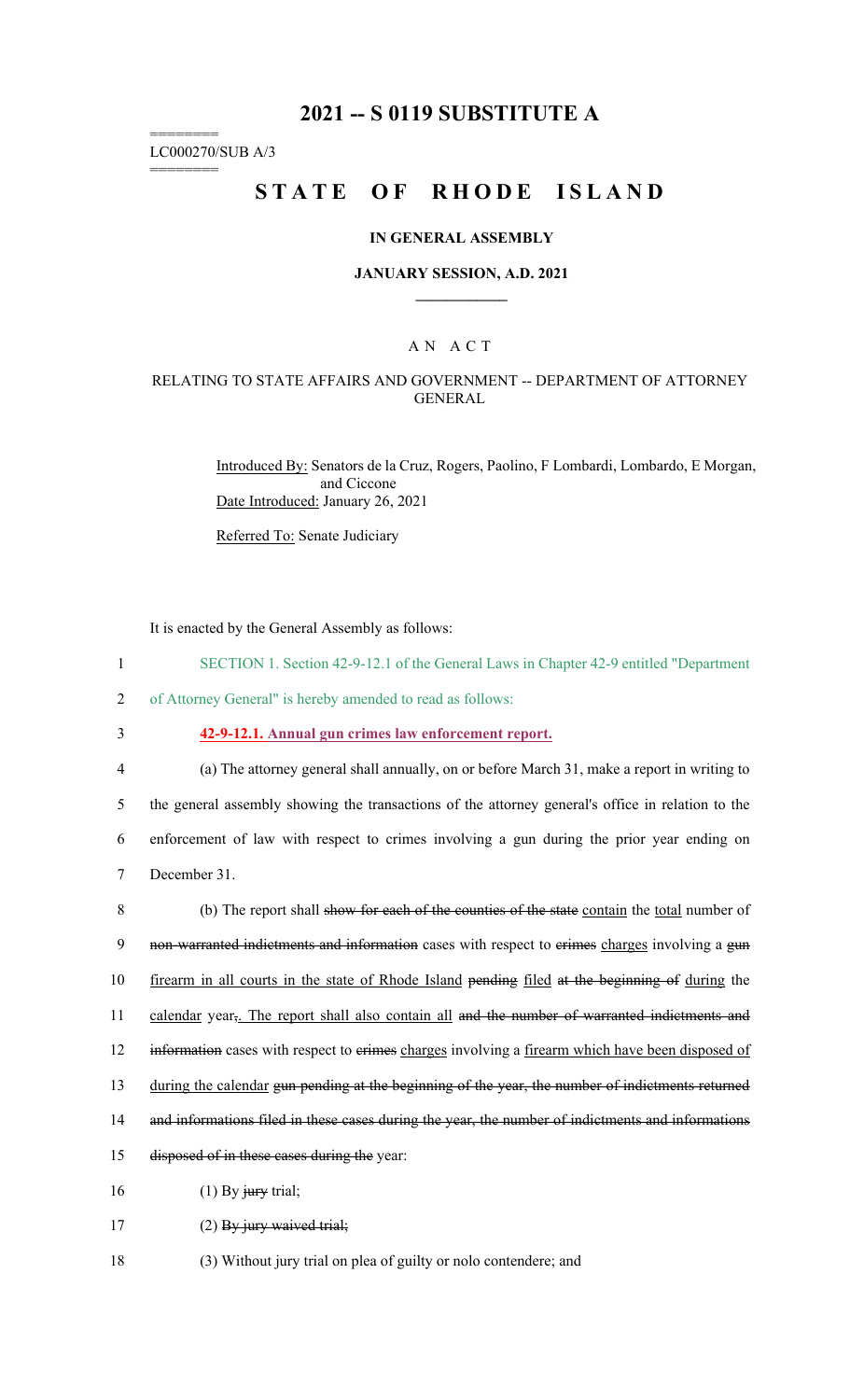1 (4) By a nol pros; and the number of non-warranted and warranted indictments and 2 informations pending at the end of the year. 3 (c) The report shall also show the number of offenders in these cases punished by sentence 4 or imprisonment, or by the payment of a fine, or by both fine and imprisonment, or by suspended

- 5 or deferred sentence or probation disposition of each case, with the sentences and fines specified
- 6 in each instance.
- 7 (d) The report shall be subdivided to show the sex of the offenders and the age of the

8 offenders, arranged by decades. by and specifically include each court docket number and the 9 charge or charges associated with it.

- 10 (e) For each report beginning with the report due March 31, 2023, the reports shall show
- 11 whether the firearm or firearms at issue in each case was a rifle, semi-automatic rifle, shotgun,
- 12 revolver, semi-automatic handgun, or miscellaneous firearm.
- 13 (f) The report shall be compiled using statistics provided by the Rhode Island statewide

14 judicial information system and may be supplemented by data maintained by the attorney general's

- 15 office.
- 16 SECTION 2. This act shall take effect upon passage.

======== LC000270/SUB A/3 ========